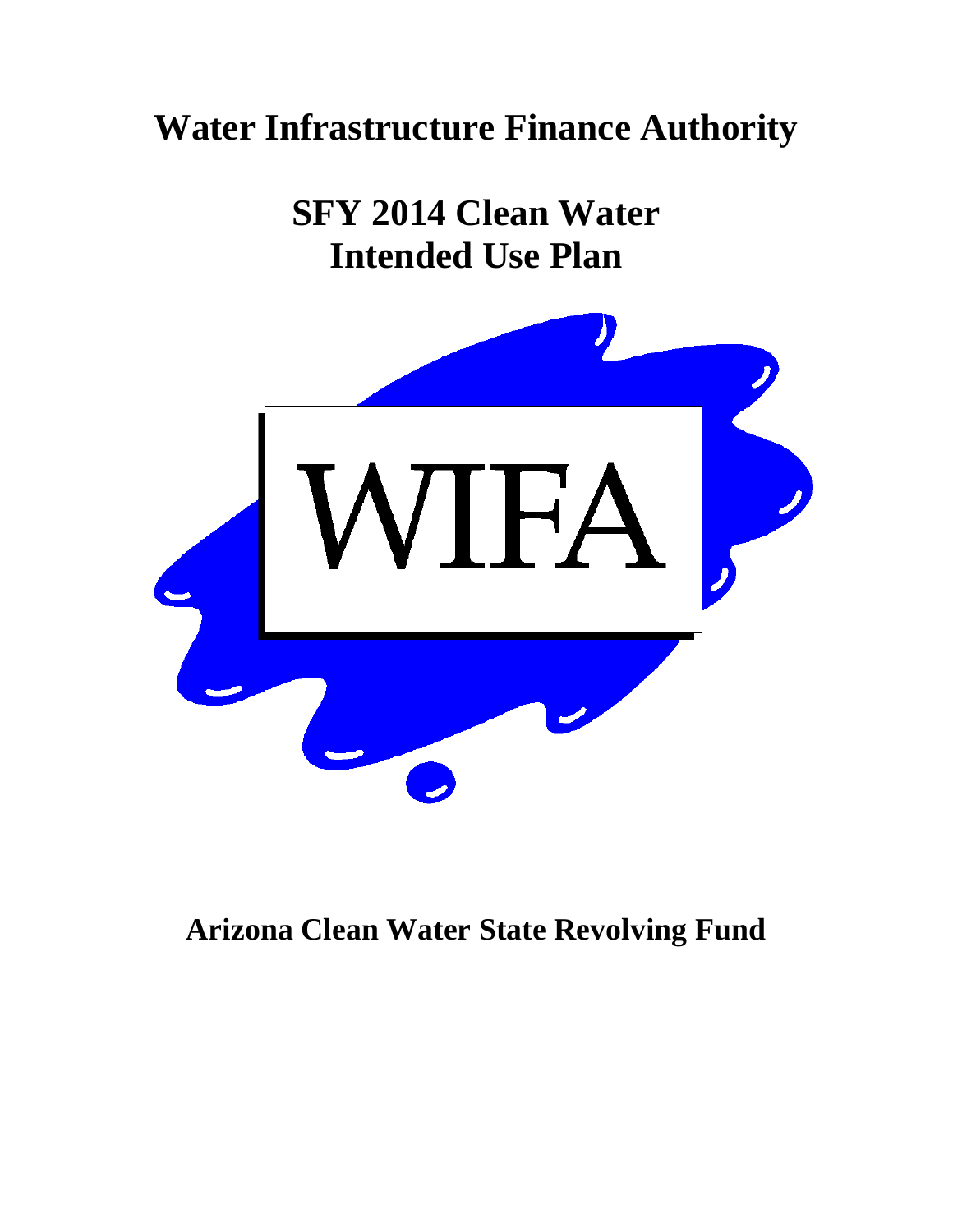#### **INTRODUCTION**

The WIFA Board of Directors is pleased to release Arizona's Clean Water State Revolving Fund (CWSRF) Intended Use Plan (IUP) for the State Fiscal Year (SFY) 2014 funding cycle. The CWSRF IUP describes WIFA's plan to utilize various sources of funds to finance clean water infrastructure and support related activities during the SFY 2014 funding cycle from July 1, 2013 through June 30, 2014. This IUP is a required element of the grant application documentation to obtain the FFY 2013 grant award. Arizona herewith submits its IUP for the FFY 2013 funds available to Arizona for the purposes of continuing the development, implementation and administration of the CWSRF program in Arizona.

The Arizona CWSRF Loan Program provides funds for publicly‐owned municipal wastewater systems. Eligible projects include planning, design and construction of new wastewater treatment plants, improvements and upgrades to existing wastewater treatment plants, sewer collection systems, water reclamation and reuse facilities, and stormwater infrastructure. The program places an emphasis on small and disadvantaged communities and on projects that promote sustainability through water efficiency, energy efficiency, green stormwater infrastructure or other environmentally innovative activities. Loans made under the program currently have interest rates of less than 4 percent. Loan repayments to the State will provide a continuing source of infrastructure financing into the future.

#### **Section 1: Short Term Goals**

For the purposes of this IUP, a short-term goal is an activity intended to be initiated and, in some cases, completed within a year.

- WIFA will make wastewater infrastructure loans more accessible and affordable to small communities by subsidizing all loans and providing below market rate interest.
- WIFA will provide additional assistance to communities who are identified as disadvantaged.
	- WIFA must provide between 20% and 30% of the Capitalization Grant amount as additional subsidization in the form of forgivable principal. However, this requirement only applies to the portion of the CWSRF capitalization grant appropriation that exceeds \$1 billion nationally.
- WIFA will provide 10% of the Capitalization Grant amount (as required by the terms of the Capitalization Grant) for sustainable construction efforts such as water efficiency, energy efficiency, green stormwater infrastructure or other environmentally innovative activities.

## **Section 2: Long Term Goals**

For purposes of this IUP, long-term is defined as the life of the program. The following are the long-term goals of the loan program:

- Award WIFA's resources in accordance with the needs of Arizona's citizens;
- Maintain the fiscal integrity of WIFA's funds and assure continuous enhancement for future generations;
- Facilitate access to and efficiently deliver financial and technical assistance to Arizona's wastewater facilities; and
- Coordinate with other funding agencies through the Rural Water Infrastructure Committee (RWIC).

#### **Section 3: Important Program Changes**

WIFA plans to adjust the interest vs. fee ratio of the Combined Interest and Fee Rate (CIFR) during SFY 2014.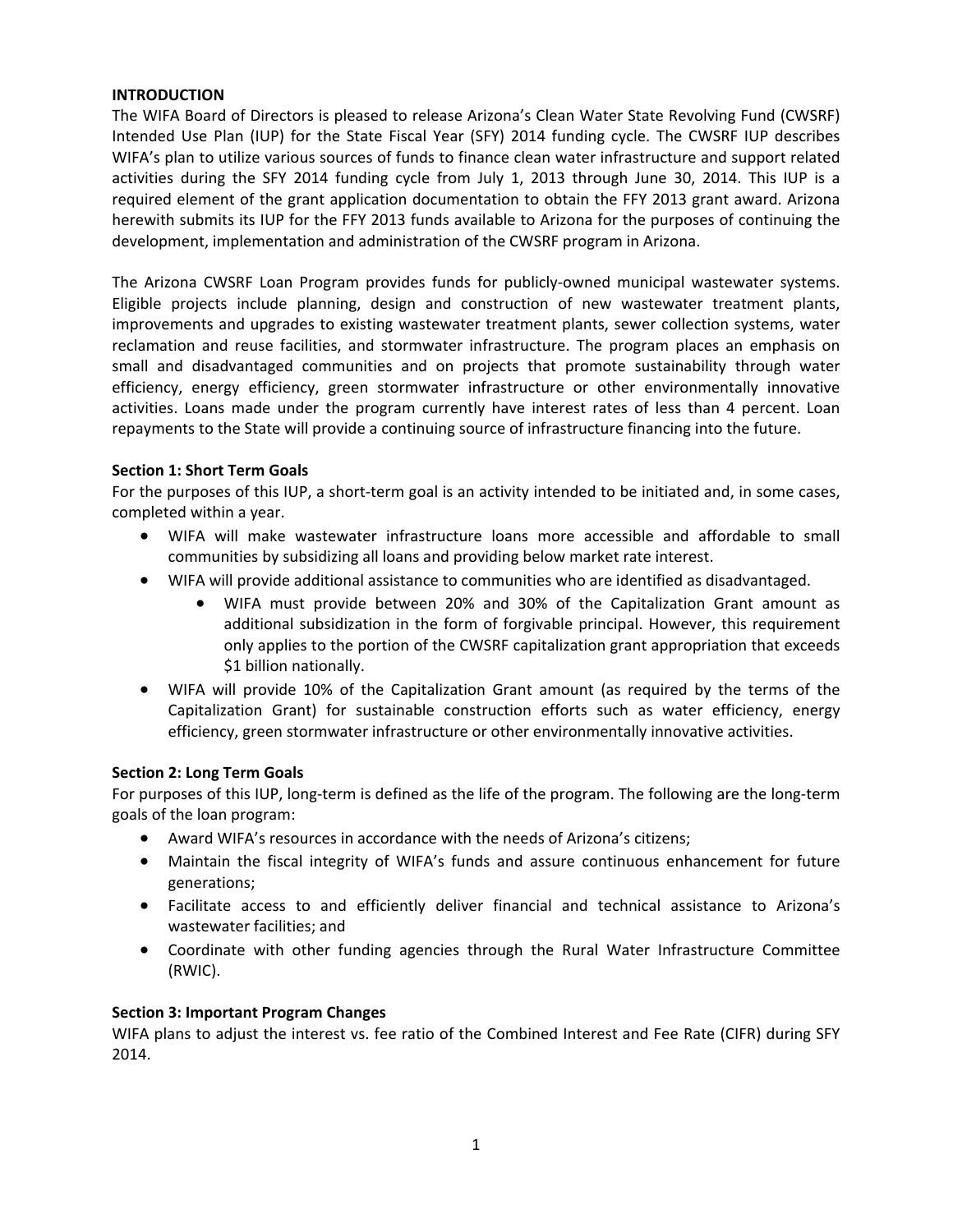## **Section 4: Agreement to Enter Data into CBR and NIMS**

WIFA agrees to enter data into CBR and NIMS. WIFA is currently working with Northbridge Consulting to improve the historical data in NIMS.

#### **Section 5: Description of Public Notice Process and Actions Taken to Address Public Comments**

Public review and written comment period of this IUP will be conducted from June 4, 2013 through June 18, 2013.

WIFA will solicit public review and comment on the draft SFY 2014 CWSRF IUP and Project Priority List (PPL) according to the following schedule:

| June 4, 2013  | Distribution and Web posting of the draft CWSRF IUP and PPL to all<br>interested parties.                                   |
|---------------|-----------------------------------------------------------------------------------------------------------------------------|
| June 18, 2013 | Public Hearing - 1110 West Washington, Room 130, Phoenix, Arizona<br>85007 from 1:00 P.M. to 2:00 P.M.                      |
| June 18, 2013 | Deadline for public comments on the draft CWSRF IUP and PPL.                                                                |
| June 19, 2013 | The WIFA Board of Directors to adopt the final draft CWSRF IUP and PPL.<br>IUP will then be sent to EPA for final approval. |
| July 1, 2013  | Begin implementation of the Approved CWSRF IUP and PPL                                                                      |

## **Section 6: Assurances and Specific Proposals**

WIFA intends to comply with the following:

- WIFA will comply with its Environmental Policy as approved by EPA;
- WIFA will notify its borrowers of the requirement to comply with the Davis Bacon requirements outlined in the Capitalization Grant Terms and Conditions;
- WIFA will make every effort to comply with EPA's guidance for timely and expeditious use of funds; and
- WIFA agrees to the remaining required assurances and proposals in the grant application or the IUP.

## **Section 7: Disadvantaged Community Program**

WIFA is committed to providing assistance to wastewater systems serving Disadvantaged Communities. The Board may designate an applicant as a Disadvantaged Community if the applicant satisfies one of the following:

- 1. The community is a designated "colonia" community through the federal government, or
- 2. The applicant meets the following criteria:
	- a. The applicant's project is at or above the 50th percentile on the CWSRF PPL; and
	- b. WIFA awarded the project 50 or more Local Fiscal Capacity points on the CWSRF PPL.

WIFA intends on providing the additional subsidy as forgivable principal to disadvantaged communities. WIFA's Disadvantaged Policy allows for extended term, reduced interest or a combination. WIFA may choose to provide additional subsidization to 'fix it first' projects if they are identified on the PPL and move into the 'ready to proceed' category.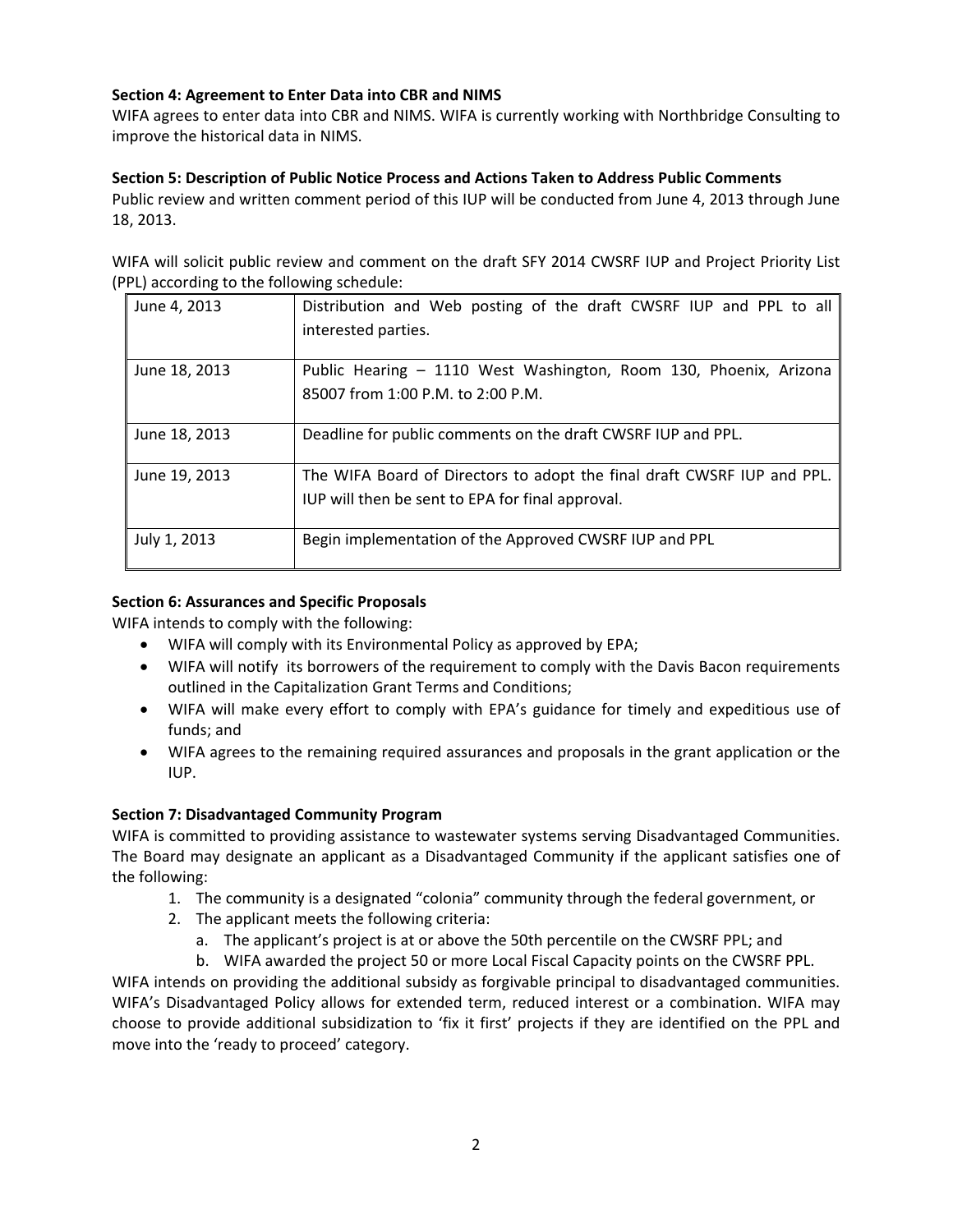#### **Section 8: Criteria and Methods for Distribution of Funds (Priority Setting Criteria)**

- **Project Priority List and Fundable Range**
	- o **Project Priority List (PPL):** On an annual basis, WIFA develops a statewide priority list of projects. Currently, WIFA's CW PPL has seven project priority list applications totaling \$55,676,268.
	- o **Fundable Range:** The Fundable Range includes the applicants ready to receive design or construction financial assistance.

#### **Project Priority List Updates**

The WIFA Board of Directors may update the CWSRF‐PPL by adding or deleting projects or adjusting the fundable range for design or construction projects. The decision to update the CWSRF‐PPL may be based on a project's readiness to proceed, refined project cost estimates, availability of other funding sources or other new information affecting the expansion or contraction of the PPL and Fundable Range. The WIFA Board of Directors adopts the updated CWSRF‐PPL at a public meeting and the updates are posted on the WIFA website.

#### **Project Readiness to Proceed**

Applicants accrue readiness to proceed points based on the following criteria:

o Approved debt authorization has been submitted to WIFA.

- o Plans and specifications are complete.
- o Local and state permits have been obtained.
- o The bid or solicitation process has been initiated.

#### **Section 9: Bypass Procedures**

The Fundable Range process is used to bypass projects that are not ready to proceed. As part of this process, readiness to proceed points are awarded for each of the criteria identified above, with a project needing to accrue at least 40 points out of 100 possible. Projects which have not received at least 40 points are bypassed, allowing projects which are ready to proceed to move forward with obtaining financing.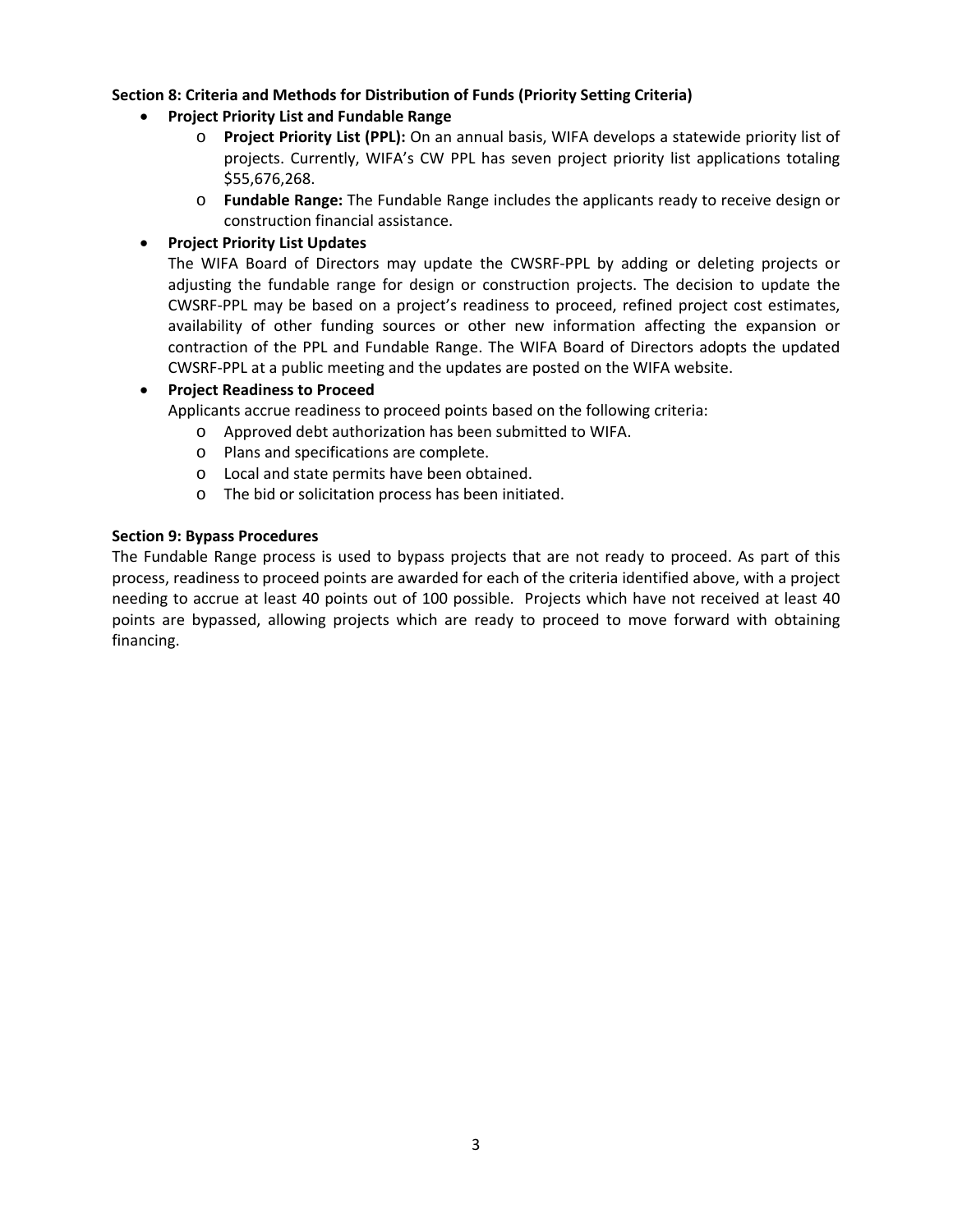| Arizona CWRF Sources & Uses for SFY 2014 (FFY 2013)                                                  |    |               |    |             |             |                      |    |              |
|------------------------------------------------------------------------------------------------------|----|---------------|----|-------------|-------------|----------------------|----|--------------|
|                                                                                                      |    |               |    |             |             |                      |    |              |
|                                                                                                      |    | Federal       |    | <b>WIFA</b> | <b>WIFA</b> |                      |    |              |
|                                                                                                      |    | Contributions |    | Revenues    |             | <b>Loan Accounts</b> |    | Total        |
| <b>Funding Sources</b>                                                                               |    |               |    |             |             |                      |    |              |
| Estimated fund balance as of $7/1/2012$                                                              | \$ |               |    | \$1,909,400 | \$          | 35,965,310           |    | \$37,874,710 |
| New funds expected in SFY 2013                                                                       | \$ | 9,542,000     | \$ | 350,000     | \$          | 18,926,000           |    | \$28,818,000 |
| <b>Total Funding Sources</b>                                                                         | \$ | 9,542,000     |    | \$2,259,400 | \$          | 54,891,310           |    | \$66,692,710 |
|                                                                                                      |    |               |    |             |             |                      |    |              |
| <b>Funding Uses</b>                                                                                  |    |               |    |             |             |                      |    |              |
| Financial Assistance Loans                                                                           | \$ | 9,160,320     |    | \$1,908,400 | \$          | 54,891,310           |    | \$65,960,030 |
| Clean Water Programs (ADEQ)                                                                          |    |               |    |             |             |                      | \$ |              |
| <b>Technical Assistance</b>                                                                          |    |               | \$ | 161,000     |             |                      | \$ | 161,000      |
| Administration                                                                                       | \$ | 381,680       | \$ | 131,720     |             |                      | \$ | 513,400      |
| Forgivable Principal \$530,310                                                                       |    |               |    |             |             |                      |    |              |
|                                                                                                      |    |               |    |             |             |                      |    |              |
| Green Infrastructure \$954,200 (10%)                                                                 |    |               |    |             |             |                      |    |              |
| <b>Total Funding Uses</b>                                                                            | \$ | 9,542,000     |    | \$2,201,120 | $\,$        | 54,891,310           |    | \$66,634,430 |
| State match can be WIFA bond proceeds, WIFA CW fees or state general fund monies.                    |    |               |    |             |             |                      |    |              |
| WIFA may sell water quality revenue bonds; proceeds will be used to increase WIFA's lending capacity |    |               |    |             |             |                      |    |              |

#### **Section 10: Sources and Uses Table**

#### **Financial Assistance Funds for Loans**

Eligible projects include planning, design and construction or replacement of wastewater facilities, sewer collection systems, reclamation, and recharge, and stormwater infrastructure. A minimum of 10% of the federal grant will be used to finance sustainable projects that emphasize water efficiency, energy efficiency, green stormwater infrastructure or other environmentally innovative activities. See the **Arizona CWSRF Sources & Uses for SFY 2014 (FFY 2013) Funding Cycle Table for detail.**

#### **Section 11: Identify Types of Assistance Provided and Terms (Principal Forgiveness, Extended Terms)**

#### **Technical Assistance**

Technical Assistance available from WIFA includes planning and design assistance grants and professional assistance.

#### **1. Planning and Design Assistance Grants**

WIFA will use up to \$150,000 for planning and design assistance grants. WIFA solicits grant applications from Arizona's political subdivisions and Indian communities. The purpose of WIFA's Planning and Design Grant Program is to help prepare systems for construction of capital improvement projects. Typically, awards are made to facilities with limited resources that need assistance in completing the planning and/or design phase of an infrastructure project. WIFA has also placed high priority on projects that improve water or energy efficiency. The Request for Grant Applications issued for each grant cycle establishes the scoring criteria on which the applications are evaluated. Awards are capped at \$35,000 per project.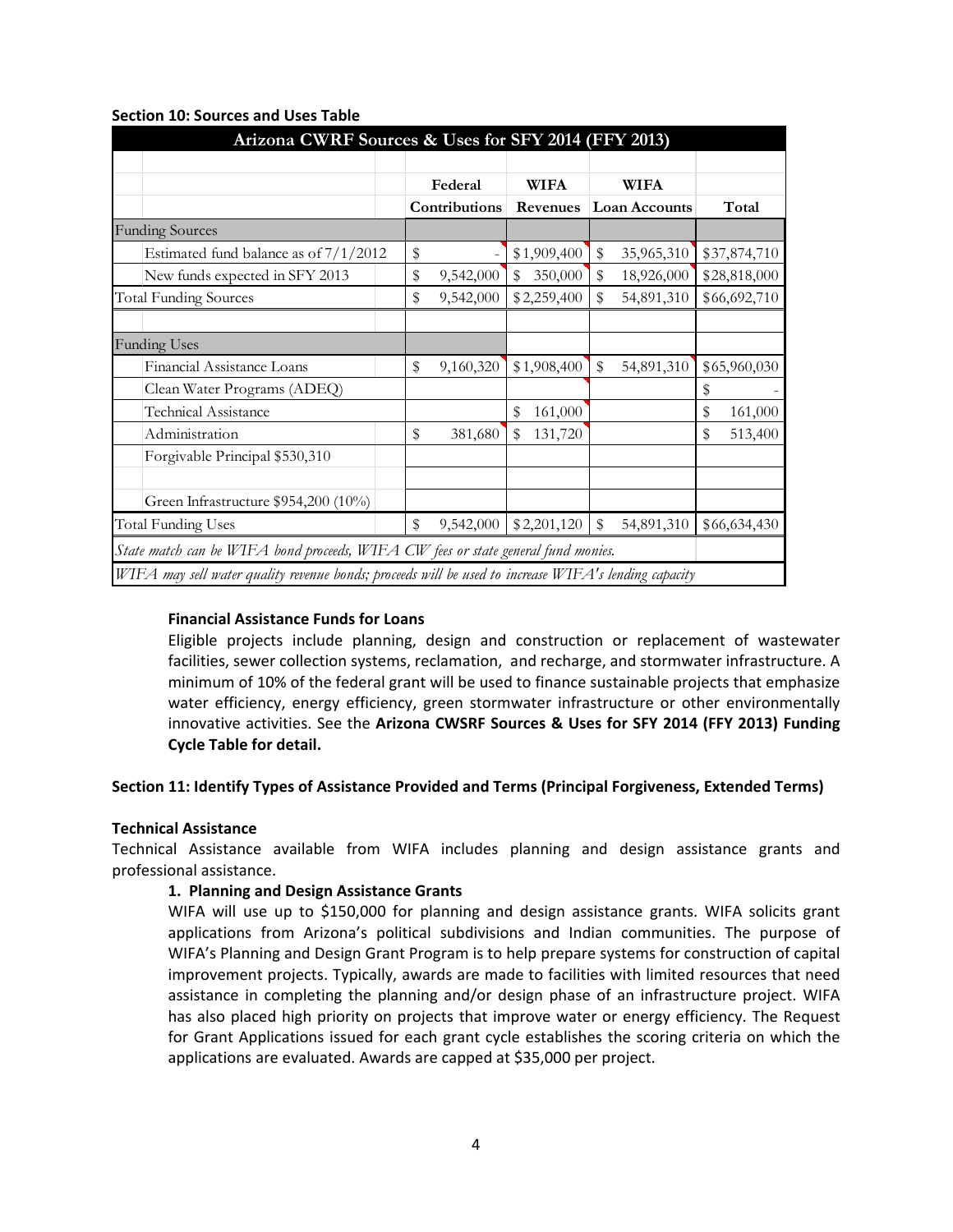#### **2. Professional Assistance**

Professional assistance includes studies, surveys and other types of reports that provide benefit to a range of wastewater systems statewide. This year, WIFA will provide \$11,000 for the annual Wastewater Residential Rate Survey.

Throughout the Funding Cycle and as circumstances require, WIFA may fund additional Professional Technical Assistance projects. The Board will act to add Professional Technical Assistance projects at a public meeting of the Board.

#### **Program Administration (4% Set‐Aside plus WIFA Fees)**

Four percent of the grant and clean water fees will be used to pay salaries and associated expenses of program personnel devoting time to the administration of the funds.

#### **Forgivable Principal**

Based upon the FFY 2013 Additional Subsidization Table provided by EPA, WIFA is required to provide a minimum amount of additional subsidization of \$530,310. WIFA will provide this additional subsidization in the form of forgivable principal for up to 90% of the loan amount, based on financial need. This number may be adjusted when EPA provides final funding levels and requirements.

#### **Financial Terms of Loans**

- 1. Subject to the limitation in item 2 of this list, all loans for the financing of projects will be for a term not to exceed 20 years from loan closing date, except that under certain conditions including loans to disadvantaged communities project financing may be made for a period of up to 30 years.
- 2. Loan terms are not to exceed the useful life of the project.
- 3. Terms of financial assistance to publicly‐owned wastewater systems serving disadvantaged communities are addressed in Section 7.
- 4. Repayment of loan principal must begin within 12 months of project completion based on the construction schedule available at the loan closing date or actual completion date or three years from the date of the initial principal advance, whichever is earlier.
- 5. Loan disbursements are to be made on a cost reimbursement basis.
- 6. The decision to leverage will be based on demand on the loan fund for projects to address public health concerns, market conditions and long‐term impact to the fund.
- 7. A minimum of \$530,310 and a maximum of \$795,465 of the FFY 2013 Capitalization Grant funds will be provided as forgivable principal. A minimum of \$954,200 will be provided for green projects (water efficiency, energy efficiency, green stormwater infrastructure or other environmentally innovative activities). This number may be adjusted when EPA provides final funding levels and requirements.
- 8. All contracts for construction financial assistance will require the borrower to comply with the Davis‐Bacon Act regardless of the source of funding if required as part of the FFY 2013 Capitalization Grant.
- 9. WIFA will assess income from the Standard Combined Interest and Fee Rate (CIFR) as either fee income or interest income in accordance with the following table.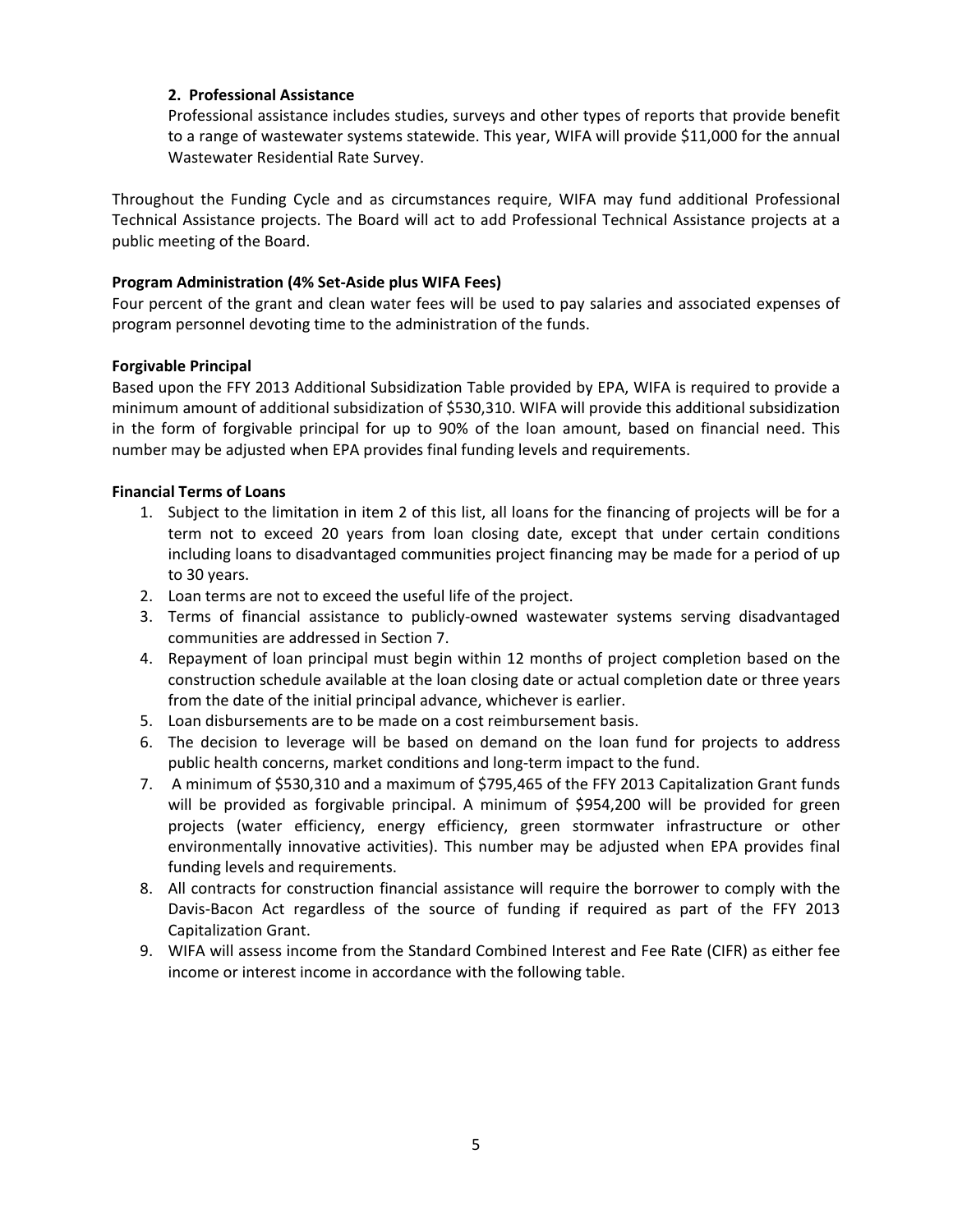#### **Combined Interest and Fee Rate (CIFR) for 20 Year Loans**

| <b>Financial Structure</b> | <b>CIFR</b>                                                     |
|----------------------------|-----------------------------------------------------------------|
| Governmental               | Municipal Market Data Index (MMD) or 3.5%, whichever is higher, |
|                            | multiplied by the Subsidy Rate                                  |
| Non-Governmental           | Prime Rate plus 200 basis points or 4%, whichever is higher,    |
|                            | multiplied by the Subsidy Rate                                  |

#### **Section 12: State Match Sources**

As demonstrated in the Sources and Uses Table, WIFA revenues will provide match for the FFY 2013 Capitalization Grant.

#### **Section 13: Identification of Overmatch**

Through April 2013, WIFA has overmatched the federal grants when viewed in a cumulative perspective by \$34,039,486.

#### **Section 14: Anticipated Cash Draw Ratio (proportionality) or Statement of Match Drawdown then Federal**

With the overmatch, WIFA will draw 100% federal funds until the overmatch is depleted. Once the overmatch is depleted, WIFA will draw the state match equivalency prior to drawing federal funds.

#### **Section 15: Estimated Disbursement Schedule**

| First Quarter | Second Quarter | <b>Third Quarter</b> | <b>Fourth Quarter</b> |
|---------------|----------------|----------------------|-----------------------|
| 20%           | 35%            | 35%                  | 10%                   |

#### **Section 16: Identification of any Intended Transfers between Funds**

WIFA currently has no planned transfers between the CWSRF and the DWSRF.

#### **Section 17: Identification and Explanation of any Cross Collateralization**

The Authority maintains the CWSRF and DWSRF as separate and distinct programs. Revenues generated by either program will remain within that program. Any transfers between funds will be temporary in nature and done only to alleviate short term cash shortages.

#### **Section 18: Combined Interest and Fee Rate (CIFR)**

For 20 year term loans, the WIFA Board of Directors has established a target CIFR rate ranging between 70% and 95% of the tax‐exempt AAA MMD Rate (or 3.5%, whichever is higher) for governmental entities and the Prime Rate plus 200 basis points (or 4%, whichever is higher) for non-governmental entities. CIFR/subsidies on individual loans will be set pursuant to the criteria below:

- Priority of the project;
- Local fiscal capacity of the area served by the system requesting assistance; and,
- Lending capacity of Arizona's CWSRF.

#### **Section 19: Fees Charged if Applicable and Uses of Fees**

The Sources and Uses table demonstrates how fees will be used for SFY 2013, providing match to the federal grant and administration of the SRF.

#### **Section 20: Overview of Program Financial Status and Management**

With the FFY 2013 Federal Capitalization Grant, WIFA will have received 24 Capitalization Grants (including ARRA) totaling \$250,106,273. In addition WIFA has received and passed through three SAAP grants totaling \$9,621,347 for a total federal investment of 27 grants totaling \$259,727,670.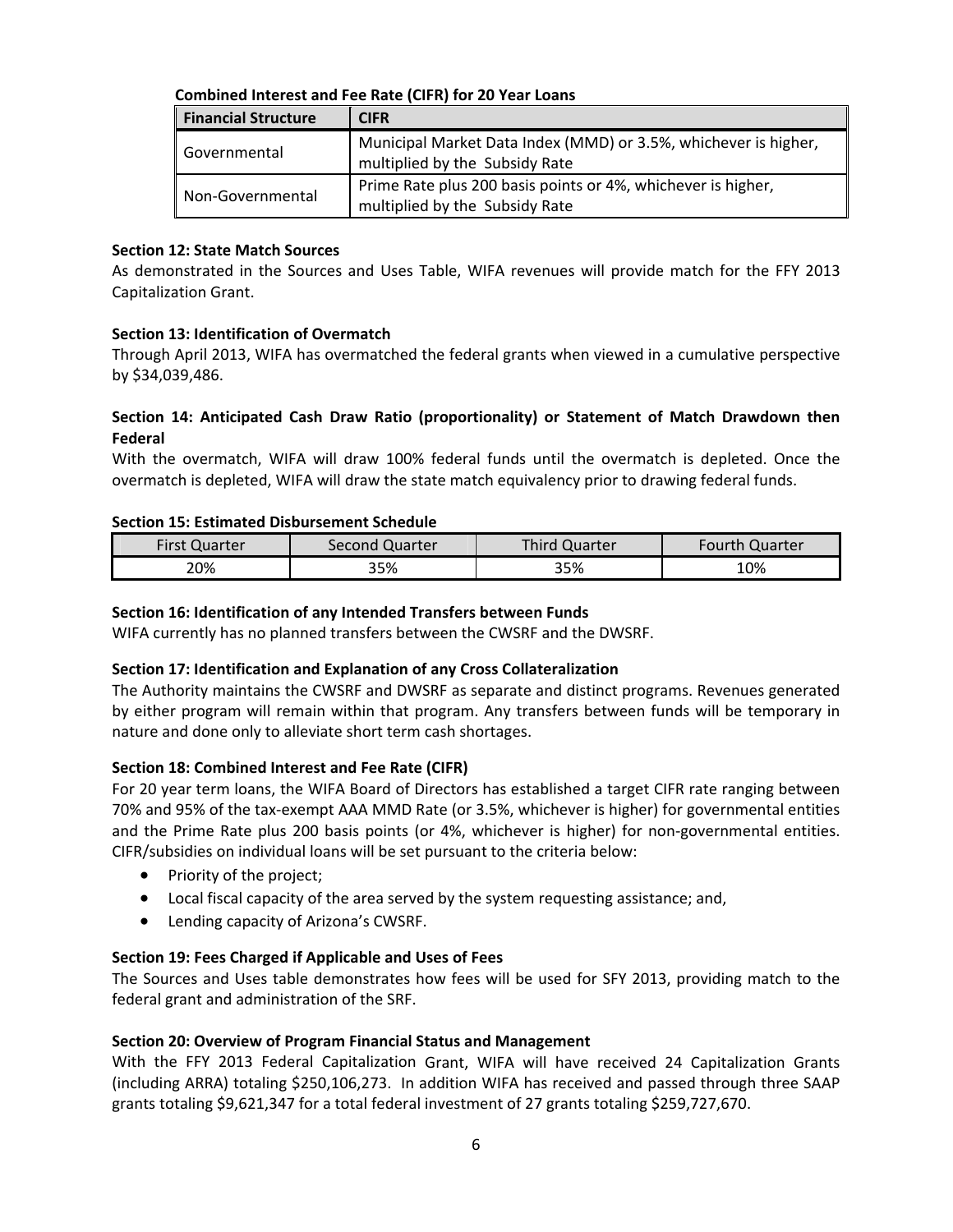The Arizona CWSRF program supports the National USEPA Strategic Plan Goal 2 (Clean and Safe Water), Objective 2.2 (Protect Water Quality), Sub‐objective 2.2.1 (Improve Water Quality on a Watershed Basis). Specifically, Arizona established and is managing the revolving loan fund to finance the cost of infrastructure improvements which will achieve or maintain compliance with the Clean Water Act requirements. Arizona CWSRF activities support USEPA Program Reporting Measure WQ‐17 Fund Utilization.

All planned and prior year loans have assisted public wastewater systems in meeting the federal and state clean water compliance requirements. Details of Arizona's CWSRF activities supporting the National USEPA Strategic Plan will be included in the CWSRF Annual Report as well as in the Clean Water Benefit Reporting system (CBR) and the Clean Water National Information Management System (CW NIMS) and the Federal Funding Accountability and Transparency Act (FFATA) Reporting System.

The CWSRF Fund Utilization is calculated by dividing the cumulative funds provided (CWNIMS Line 110) by the cumulative CWSRF Funds available as of June 30 2012 (CWNIMS Line 283).

| <b>Measure</b> | <b>Measure Text</b>                                                                                                                                                 | <b>National</b> | Region 9 | Arizona       |
|----------------|---------------------------------------------------------------------------------------------------------------------------------------------------------------------|-----------------|----------|---------------|
|                |                                                                                                                                                                     | <b>Target</b>   | Target   | <b>Target</b> |
| WQ-17          | Fund utilization rate [cumulative loan agreement<br>dollars to the cumulative funds available for<br>projects] for the Clean Water State Revolving<br>Fund (CWSRF). | 94.5%           | 95%      | 100%          |

#### **Section 21: Leveraging Plan**

As a matter of practice, WIFA pays close attention to its cash position and lending capacity. This practice includes reports to the WIFA Board of Directors at each Board meeting defining WIFA's current cash position and lending capacity. As a result of slow loan demand and prepayments, it appears that WIFA's next Bond Issue won't be needed until late summer 2013.

## **Section 22: Binding Commitment Schedule**

When the WIFA Board of Directors approves an applicant's financial assistance request, WIFA staff prepares and circulates financial assistance (loan) documents to evidence the binding commitment in accordance with applicable federal and state requirements**.** Based on the PPL, WIFA expects to enter into binding commitments at 583% of the federal cap grant amount (dollars on PPL vs the federal cap grant).

## **Section 23: Grant Payment Schedule**

WIFA will receive all payments in the first quarter available.

#### NOTE: **Sections 34‐43:**

These Sections are for DWSRF, not applicable to CWSRF.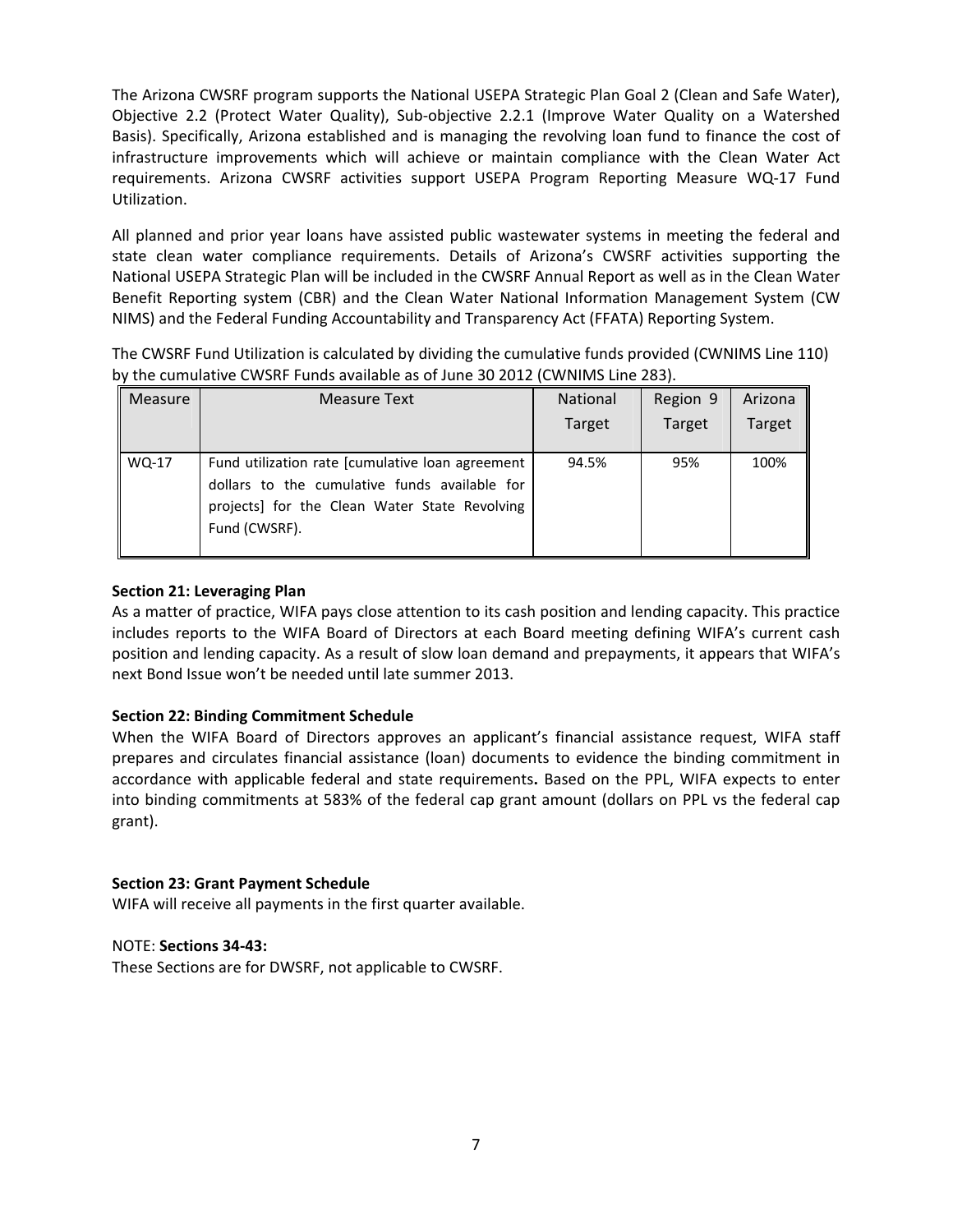#### **Sections 24‐33: Fundable List**

Arizona combines the Fundable and Comprehensive lists into one list. WIFA applies all crosscutters to all projects with the exception of FFATA. FFATA is treated on an equivalency basis. See yellow highlight below. It is unknown at this time which projects will be awarded forgivable principal. Projects which qualify for the GPR are highlighted in green.

| <b>PPL</b><br>Rank | <b>Applicant</b>                                            | <b>Population</b> | County   | <b>AZPDES</b><br><b>Permit</b><br><b>Number</b> | <b>Project Name</b>                                                                                                    | <b>Description</b>                                                                                                                                                                                                                                                                                                                               | Project<br><b>Number</b> | <b>Amount</b><br><b>Requested /</b><br><b>Probable</b><br><b>Green Amount</b> | <b>Subsidy</b> |
|--------------------|-------------------------------------------------------------|-------------------|----------|-------------------------------------------------|------------------------------------------------------------------------------------------------------------------------|--------------------------------------------------------------------------------------------------------------------------------------------------------------------------------------------------------------------------------------------------------------------------------------------------------------------------------------------------|--------------------------|-------------------------------------------------------------------------------|----------------|
|                    | *Pinewood<br>Sanitary<br><b>District</b>                    | 6,000             | Coconino | AZ0025879                                       | Sewering of East and<br><b>West Commercial</b><br>Areas, North Lodge<br>Subdivision and<br>Northernaire<br>Subdivision | Unsewered areas of Munds<br>Park have long been serviced<br>by failing or inadequate septic<br>systems. The solution is to<br>provide the infrastructure for<br>centralized sewers.                                                                                                                                                              | 001 2014                 | \$3,000,000.00                                                                | 75%            |
| $\overline{2}$     | *Alhambra<br><b>DWWID</b>                                   | 100               | Gila     |                                                 | Sewer Hookup to<br>Globe                                                                                               | District has been experiencing<br>failing leach fields and surfacing<br>of effluent. County is concerned<br>about water quality and issued<br>NOV in 2009. The best solution<br>is to connect to City of Globe<br>sewer system including piping,<br>a lift station and other<br>necessary infrastructure.                                        | 002 2014                 | \$440,000.00                                                                  | 75%            |
| 3                  | *Tri-City<br>Regional<br><b>Sanitary</b><br><b>District</b> | 4,014             | Gila     |                                                 | <b>Tri-City Regional</b><br><b>Sanitary District</b>                                                                   | Wastewater is presently being<br>disposed into septic systems<br>and cesspools. Proposed<br>project would benefit by<br>disposing and treating<br>wastewater in a central facility.                                                                                                                                                              | 003 2014                 | \$42,931,768.00                                                               | 80%            |
| 4                  | *** Bisbee,<br>City of                                      | 5,575             | Cochise  | AZ0026077                                       | San Jose WWTP<br><b>Solar Addition</b>                                                                                 | San Jose WWTP consumes<br>approx 1,100,000 kw hrs<br>annually in excess of \$100,000<br>annually. City will install a solar<br>system to help offset power<br>consumption. The system<br>would produce 1,000,000 kW-<br>hrs annually and reduce the<br>operation and maintenance<br>cost at the plant by \$20 million<br>over the next 20 years. | 004 2014                 | \$1,500,000.00 /<br>Categorical<br>\$1,500,000.00                             | 80%            |

#### **Arizona's Clean Water Revolving Fund Project Priority List – 2014 Funding Cycle**